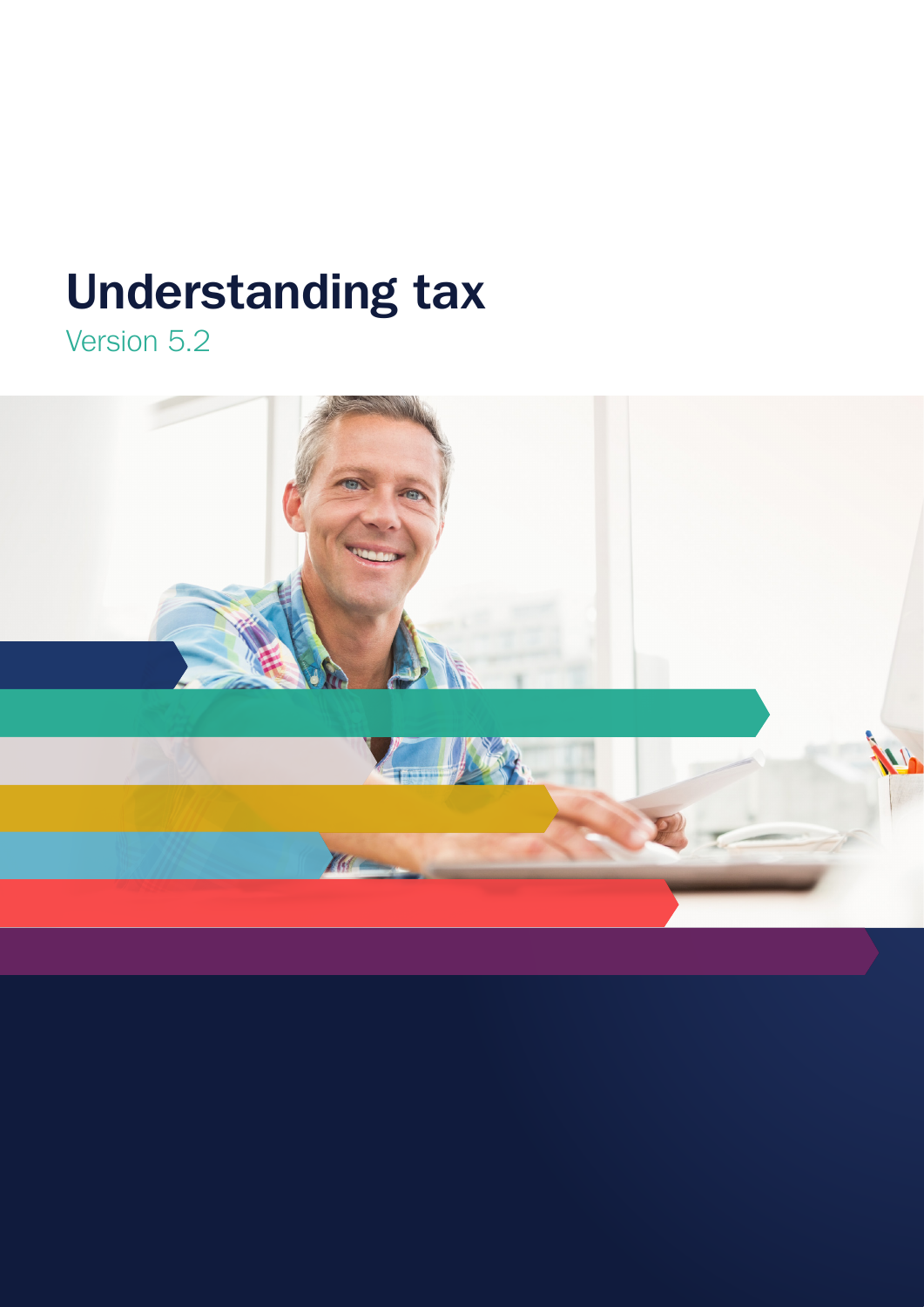# This document provides some additional information to help you understand the financial planning concepts discussed in the SOA in relation to **tax**.

This document has been published by GWM Adviser Services Limited AFSL 230692, registered address 105-153 Miller St North Sydney NSW 2060, ABN 96 002 071 749 for use in conjunction with Statements of Advice prepared by its authorised representatives and the representatives or authorised representatives of National Australia Bank Limited, Godfrey Pembroke Limited, Apogee Financial Planning Limited, Meritum Financial Planning, JBWere Limited and Australian Financial Services Licensees with whom it has a commercial services agreement.

This document contains general information about the benefits, costs and risks associated with certain product classes and strategies. It is designed for use in conjunction with a Statement of Advice that takes into account the circumstances and objectives of an individual. Before making a commitment to purchase or sell a financial

product, you should ensure that you have obtained an individual Statement of Advice.

As legislation may change, you should ensure you have the most recent version of this document.

This information is not intended to be a substitute for specialised taxation advice or an assessment of any liabilities, obligations or claim entitlements that may arise under taxation law and we recommend you consult with a registered tax agent. Any tax estimates provided by us are intended as a guide only and are based on our general understanding of taxation laws.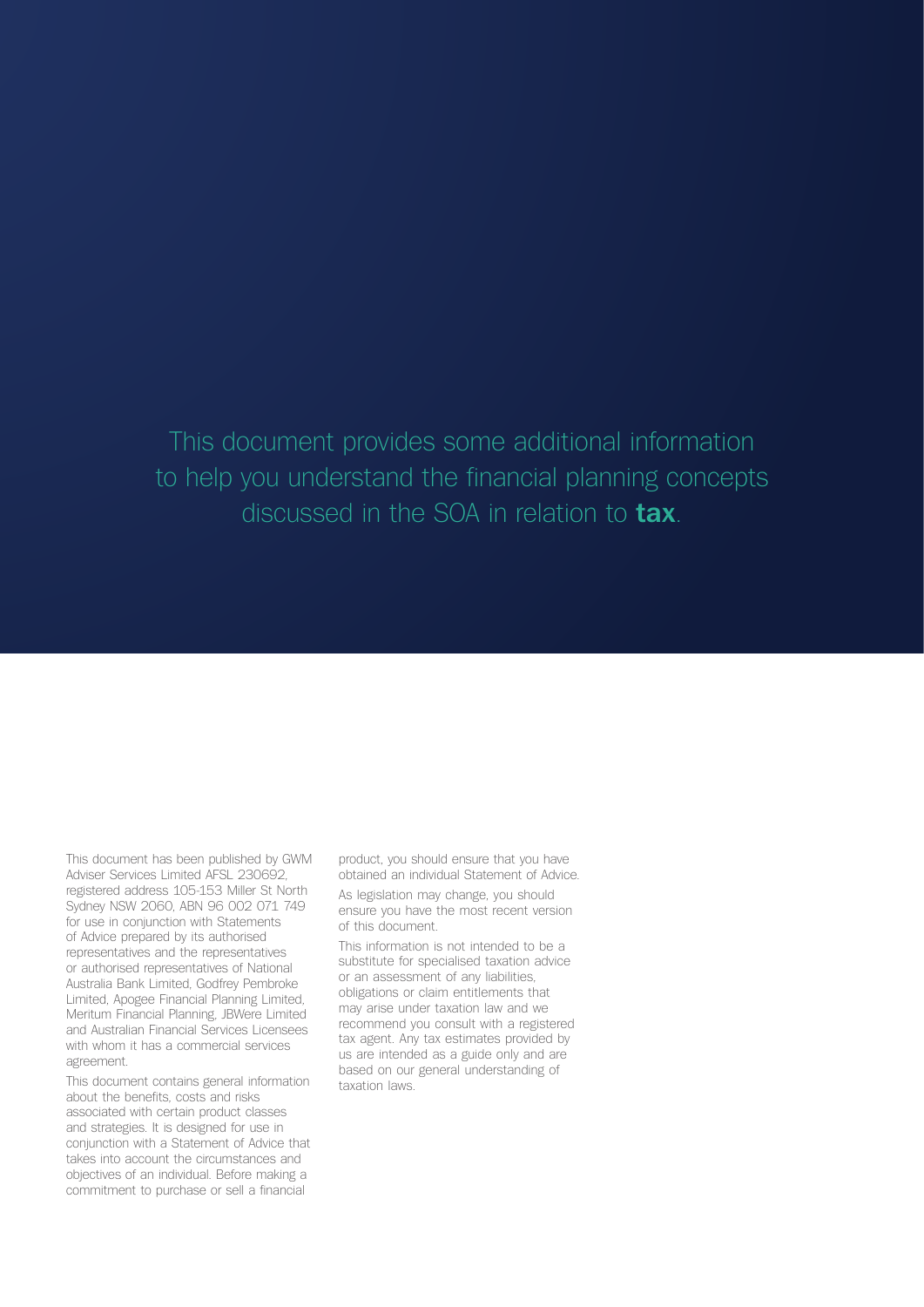# **HOW TO READ THIS DOCUMENT**

Managing your finances to meet your day to day requirements as well as your long-term goals can be a complex task. There are all sorts of issues you need to consider such as taxation, legislation, protecting your wealth and assets, associated costs and the inherent risks of investment. When undertaking a financial plan it is important you understand how these issues will impact you and what you should expect over time.

Your financial adviser will provide you with a Statement of Advice (SOA) which sets out the details of the advice and how it will meet your goals and objectives.

This document provides some additional information to help you understand the financial planning concepts discussed in the SOA in relation to **tax**.

It is very important you read this document to help you understand the benefits of the strategies recommended to you and the associated costs and risks.

This is general information only and you should not rely on it to determine your personal tax obligations. Seek advice from a registered tax agent as GWM Adviser Services Limited is not a registered tax agent.

Please contact your adviser if you do not understand anything, or need further information or clarification.

# Tax

The main tax you'll pay is income tax which is calculated on income you receive such as salary and wages, investment income and business income. Generally, you pay income tax during the year as you earn it. For example, if you're an employee your employer will deduct it from your wages and pay it to the Australian Tax Office (ATO). This is called Pay As You Go (PAYG) Withholding.

If you earn income that has not had tax withheld by the payer - for example, if you're paid as a contractor or you receive rent or interest income - you may need to make payments during the year to the ATO. These payments are called PAYG instalments.

#### How much income tax will you pay?

The amount of income tax and the tax rate you pay depends on how much you earn and whether you're an Australian resident for tax purposes. The more you earn, the higher your rate of tax. If you're an Australian tax resident, some of the income you earn is tax-free. If you're a non-resident for tax purposes, generally only your Australian sourced income will be subject to Australian tax.

You should seek tax advice from a registered tax agent to confirm how much tax you need to pay.

## Income you must declare

You pay income tax on assessable income you receive such as salary and wages, certain Centrelink payments, investment income from rent, bank interest or dividends and capital gains from selling assets such as shares or property.

#### Deductions and offsets you can claim

You can reduce the amount of tax you pay with deductions such as some work-related expenses, donations, rental property expenses and interest on loans used to purchase income producing investments. You may also be eligible for tax offsets that reduce the amount of tax you pay. You claim deductions and offsets when you complete your annual income tax return.

# Tax effective investments

An investment is 'tax-effective' if you pay less tax than you would on another investment with the same return and risk. While lower tax can help your savings grow faster, you should not invest based on tax benefits alone. A worthwhile strategy needs to be a sound investment first. Any tax benefit should be secondary. You should also be aware severe penalties can apply under taxation law where the dominant purpose for entering into an arrangement is to obtain a tax benefit.

A good way to understand how tax affects you is to know what 'marginal tax bracket' you're in for your ordinary income. This means if you earn an extra dollar, you'll know how much extra tax you'll pay.

If you can invest in a way that means you pay less tax on your investment returns than your marginal tax rate, then you're ahead. For example, superannuation is generally considered to be tax-effective as the tax rate is 15% on investment earnings. This is generally lower than most individuals' marginal tax rates.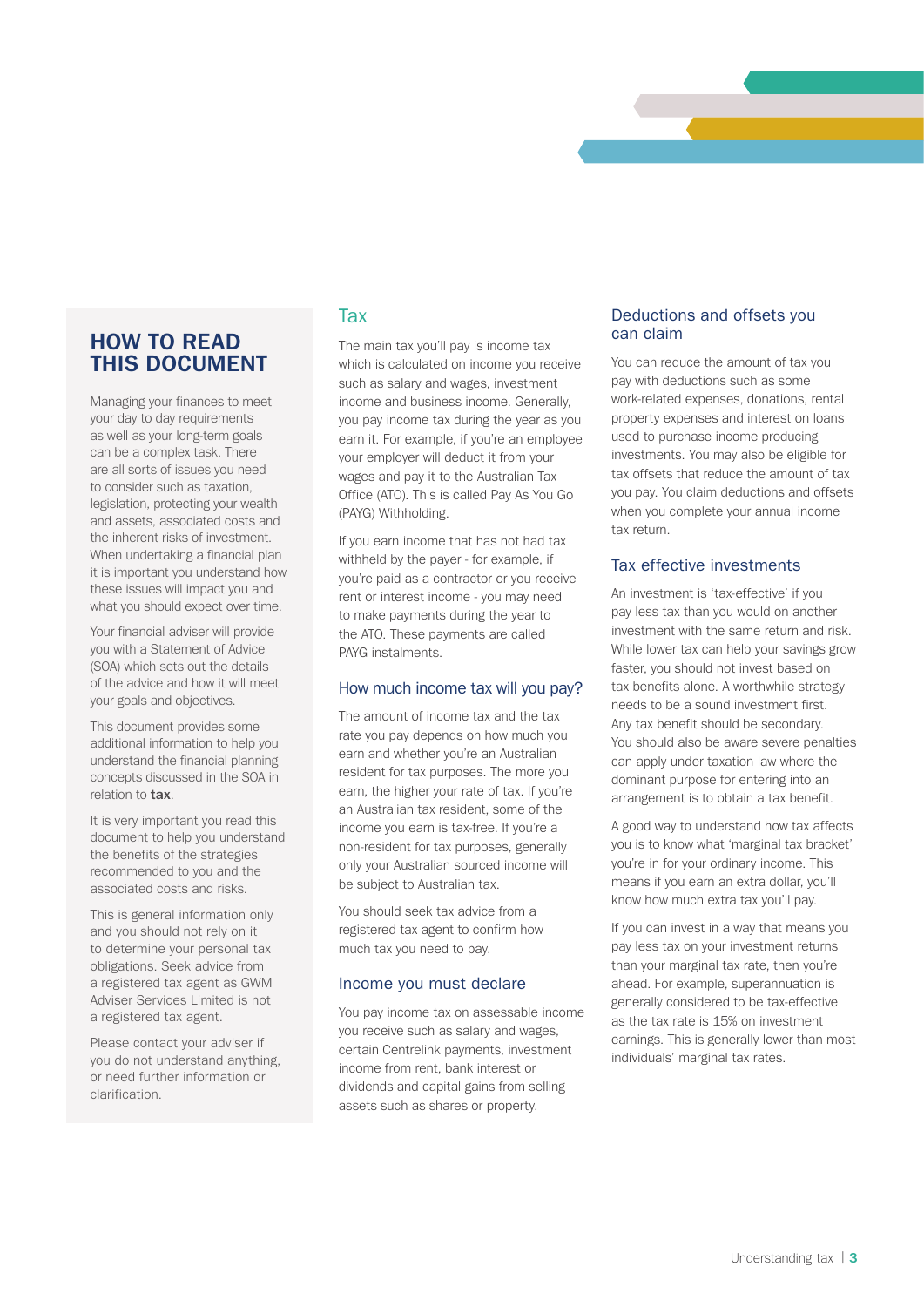# Shares and property

Income you receive from investing in shares and property – dividends or rent – will generally be taxed at your marginal tax rate.

'Franked' dividends are dividends paid by an Australian company out of profits it has already paid tax on. You'll generally be entitled to a credit for the 30% company tax already paid if the dividend is 'fully franked'. This credit is called an 'imputation credit' or 'franking credit'. This means a \$7 franked dividend is effectively worth the same as a \$10 unfranked dividend. As you pay comparatively less tax on a franked dividend than with an unfranked dividend, shares that pay fully franked dividends can be 'tax effective' investments.

A capital gain may arise from the disposal of your investment. A capital gain is the profit you make when you dispose an investment for more than what you paid for it and will form part of your assessable income. Please see the 'Managing gains and losses' section for details. You should be aware you don't need to sell the asset to realise a capital gain. If you transfer your asset or simply give up a right to something, you may be considered to have disposed of an asset and therefore may have to pay capital gains tax (CGT).

## Managing gains and losses

When you make a profit from selling your investments, you may have to pay CGT.

A capital gain is added to your assessable income in the year you sell the investment and taxed at your marginal rate. If you hold the investment for more than one year you're only taxed on half the capital gain (this is called the CGT discount). So if your marginal tax rate is 37%, your capital gains are effectively only taxed at 18.5% (not including Medicare levy). Special rules apply to non-residents which may result in no/limited CGT discount being applied.

For superannuation funds, if an investment is held for more than one year the fund receives a reduction of 33.3% of the nominal gain, instead of the 50% reduction received by individuals.

Keep a record of any losses you make as they may be used to offset capital gains. Capital losses that aren't used against gains in the current year can be carried forward for use in later years.

# **Superannuation**

The Government provides incentives through the tax system to encourage people to save for retirement including:

- investment earnings being taxed at a maximum of 15% (10% for capital gains if the assets were held by the fund for more than one year)
- superannuation contributions made by salary sacrifice (up to the contribution caps) to reduce your income tax
- claiming tax deductions for superannuation contributions (up to certain limits)
- paying no tax on the money taken out of a taxed super for people aged 60 or over,
- investment earnings being tax-free when you retire and start a super pension or reach age  $65<sup>1</sup>$ , or
- paying tax at the concessional rate of up to 15% on earning within a 'transition to retirement pension' (a transition to retirement pension can be started once you reach your preservation age. There are limits on how much income you can withdraw from this type of pension on an annual basis).

1.A lifetime limit of \$1.6 million applies to the total amount you can transfer to retirement phase pensions. Penalties apply for excess transfers.

# Small business CGT concessions

#### What tax concessions are available for small businesses?

As a small business owner, you may be entitled to tax concessions that reduce the assessable capital gain from the sale of business assets. There are four small business CGT concessions:

- 15-year exemption
- 50% active asset reduction
- retirement exemption, and
- rollover.

The rules governing these concessions are very complex and it is strongly recommended you seek professional tax advice from a registered tax agent to determine your eligibility.

Further details are also available at **ato.gov.au**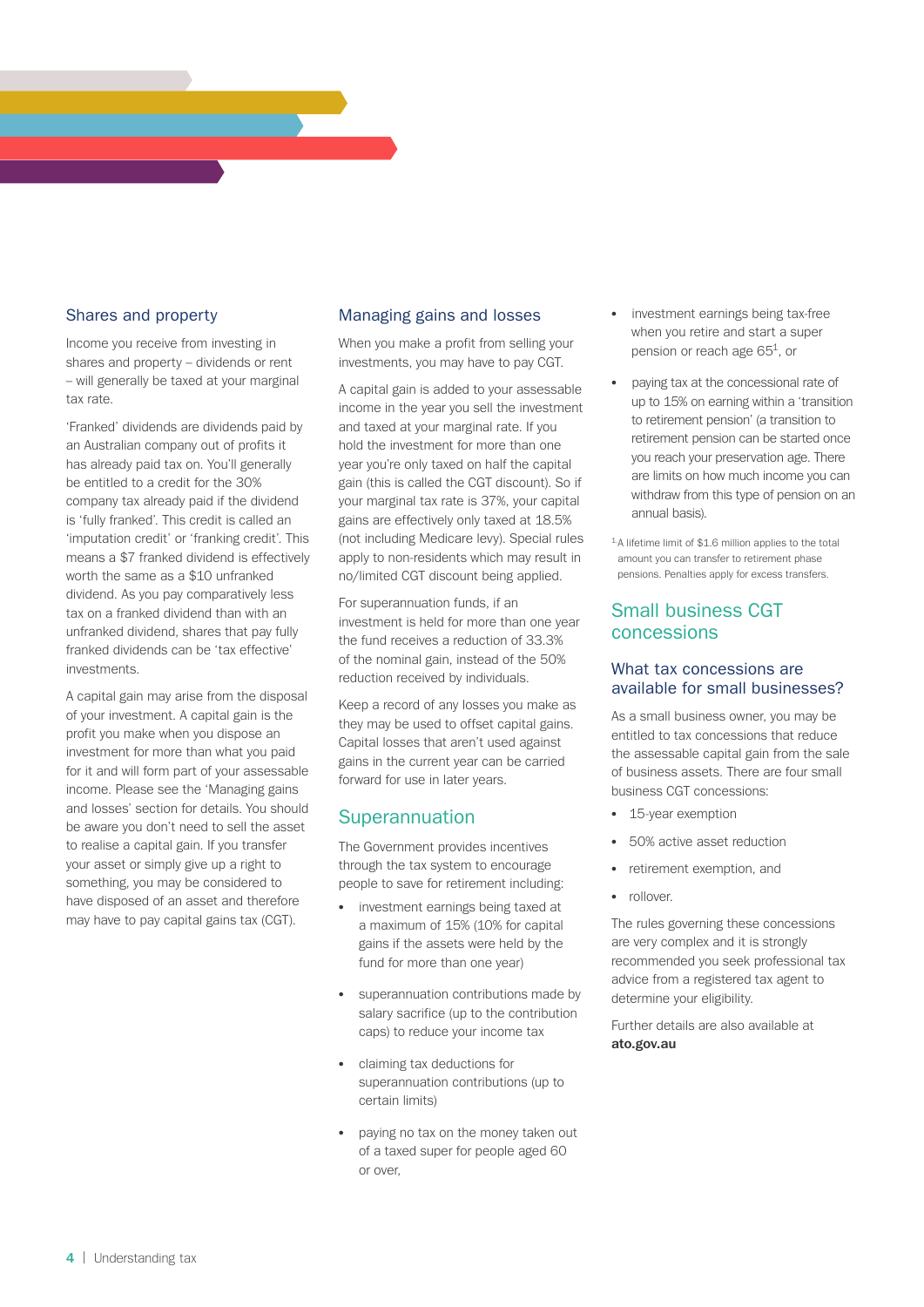#### What are the eligibility conditions?

Generally, there are three 'basic' conditions which need to be met in the first instance before you consider each specific concession. The conditions are:

- 1. the asset must be in relation to a 'small' business entity. Broadly this means the business has aggregated turnover of less than \$2 million or the net aggregated value of the assets of the business does not exceed \$6 million
- 2. the asset must be an 'active asset' that is, used in the course of carrying on a business, and
- 3. if the business asset is a share or an interest in a trust<sup>2</sup>:
	- a. an 80% market value test applies (in relation to the 'active asset' test), and
	- b. a '90% small business participation' or 'CGT concession stakeholder' test applies.

After meeting these basic conditions, you may also need to meet other conditions depending on which type(s) of concession you're considering. As more than one type of CGT concession can apply to the one CGT event, the concessions need to be considered in a particular order.

In addition to these basic required, each concession may have additional requirements. Due to the complexity of these rules, it is recommended that you speak to a registered tax agent.

2.Additional rules apply if there are interposed entities.

#### What is a superannuation CGT cap?

If you make a contribution to superannuation which is using capital proceeds from the disposal of small business assets, you may be able to elect them to be counted towards a the 'CGT cap' rather than your non-concessional contributions cap.

To use the CGT cap, you must have:

- claimed either the small business retirement exemption or small business 15-year exemption, and
- notified your fund you have made an election to use the cap before or at the time you made the contribution. (This must be done using the ATO form.) You or your tax adviser must complete this form.

If you're not eligible to use the superannuation CGT cap, your contribution will count towards either the nonconcessional contribution cap or the concessional contribution cap depending on the type of contribution.

# Fringe benefits tax

## What is a fringe benefit?

A fringe benefit is generally a non-cash benefit received by an employee (or an associate of the employee) as a result of their employment. This may include the use or ownership of something, enjoyment of a privilege or use of a service. While fringe benefits do not form part of your assessable income, the 'grossed-up' value of fringe benefits may be included in a broader definition of 'income' when determining your eligibility for certain government benefits and concessions or liability for levies.

#### Reportable fringe benefits

A reportable fringe benefit is simply the 'grossed-up' taxable value of the fringe benefit provided and is the amount shown on the employee's payment summary. 'Grossing-up' involves applying a specific formula to the value of the fringe benefit received.

Your employer is required to include such reportable fringe benefits amounts on your payment summary. Examples where reportable fringe benefits are added to your other income are for the purpose of determining:

- Medicare levy surcharge
- Child support payments
- Higher Education Loan Program (HELP) repayments, or
- Eligibility for the Government co-contribution.

Adjusted fringe benefits are effectively reportable fringe benefits 'grossed-down' for the effect of the fringe benefits tax. Examples where adjusted fringe benefits are added to your other income are for the purpose of determining:

- Family Tax Benefit
- Child Care Benefit, or
- the Parental Income Test for Youth Allowance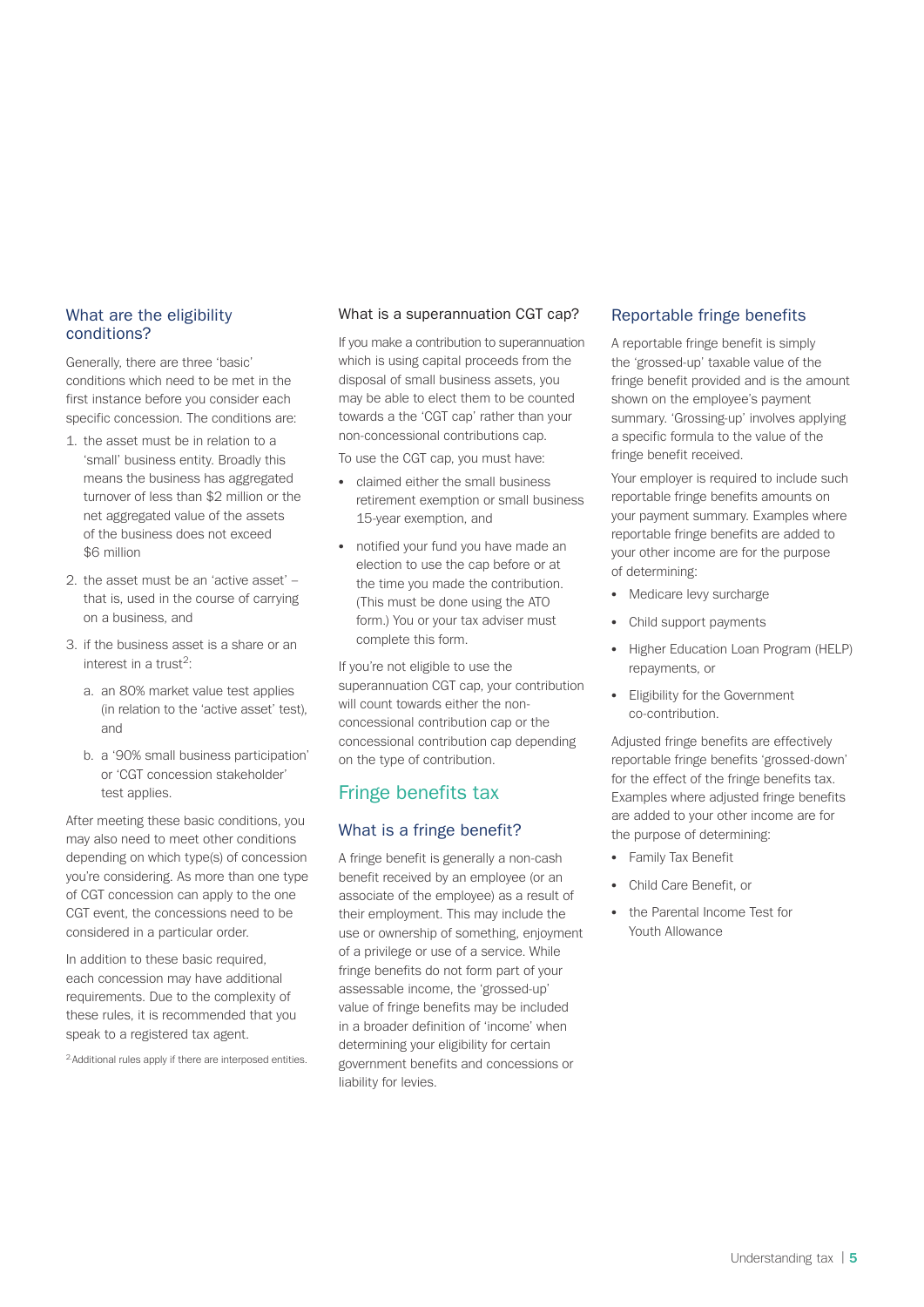# Fringe benefits tax

Fringe benefits tax is payable by employers and is based on the value of fringe benefits provided to employees or their associates. As fringe benefits tax is paid by the employer, the actual fringe benefit provided to the employee is generally not taxable in the hands of the employee.

Generally, employers may place restrictions on the amount and type of fringe benefits received by employees and this may involve adjusting the employee's total remuneration package to take into account any potential fringe benefits tax that may be payable by the employer.

# Taxation of Employee Share Schemes (ESS)

Special tax treatment applies to shares, stapled securities and rights (including options) you acquire at a 'discount' under an employee share scheme (these are referred to as your 'ESS interests'). 'Discount' broadly means you either did not pay anything for the interest or what you paid was less than market value. This 'discount' on your ESS interest is subject to tax under the ESS tax rules. Under these rules, most ESS interests are subject to tax 'up front' (that is, at grant) rather than at vest. Some ESS interests such as those that carry 'real risk of forfeiture', certain salary packaging arrangements and certain pre 1 July 2009 interests may be instead taxed on a deferred basis however to be eligible, the scheme must meet very strict criteria. The tax treatment and calculation of your taxable ESS discount is determined by reference to the particular scheme you participate in and is not something you can choose. Your employer will advise you of the type of scheme you're participating in and will also provide you with an 'ESS statement' each year which details the ESS interests you have acquired during the year for tax purposes. Your employer also gives this information to the ATO.

The taxation implications may also be different if you were a non-resident of Australia for tax purposes at any stage during the ESS vesting period. Also, if you eventually dispose your ESS interest (such as if you sell your shares), there may be CGT implications which is in addition to the tax you might have to pay under the ESS rules.

As the taxation implications of ESS interests are complex, you should consult a registered tax agent who has specialist knowledge. Further information is also available at **ato.gov.au**